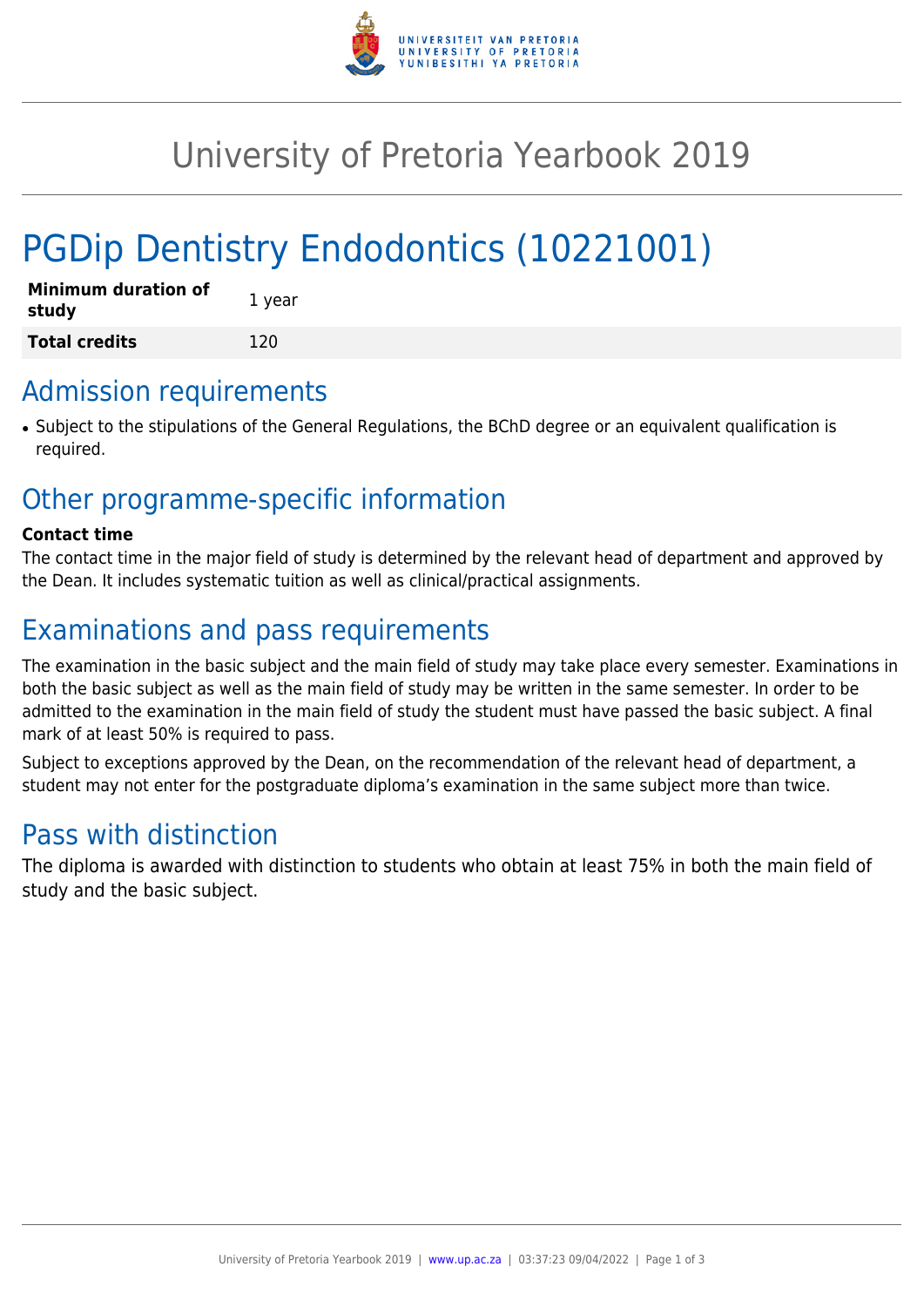

# Curriculum: Final year

**Minimum credits: 120**

## **Core modules**

## **Endodontics 701 (END 701)**

| <b>Module credits</b>         | 100.00                         |
|-------------------------------|--------------------------------|
| <b>Prerequisites</b>          | No prerequisites.              |
| Language of tuition           | Module is presented in English |
| <b>Department</b>             | Odontology                     |
| <b>Period of presentation</b> | Year                           |

## **Elective modules**

### **Anatomy 710 (ANA 710)**

| <b>Module credits</b>         | 20.00                          |
|-------------------------------|--------------------------------|
| <b>Prerequisites</b>          | No prerequisites.              |
| <b>Language of tuition</b>    | Module is presented in English |
| <b>Department</b>             | Anatomy                        |
| <b>Period of presentation</b> | Semester 1                     |

## **Anatomy and principles of surgery 700 (CBA 700)**

| <b>Module credits</b>         | 20.00                           |
|-------------------------------|---------------------------------|
| Language of tuition           | Module is presented in English  |
| <b>Department</b>             | Maxillo Facial and Oral Surgery |
| <b>Period of presentation</b> | Semester 1                      |

## **Physiology 714 (FSG 714)**

| <b>Module credits</b>         | 20.00                          |
|-------------------------------|--------------------------------|
| Language of tuition           | Module is presented in English |
| <b>Department</b>             | Physiology                     |
| <b>Period of presentation</b> | Year                           |

## **Applied oral biology 700 (MDB 700)**